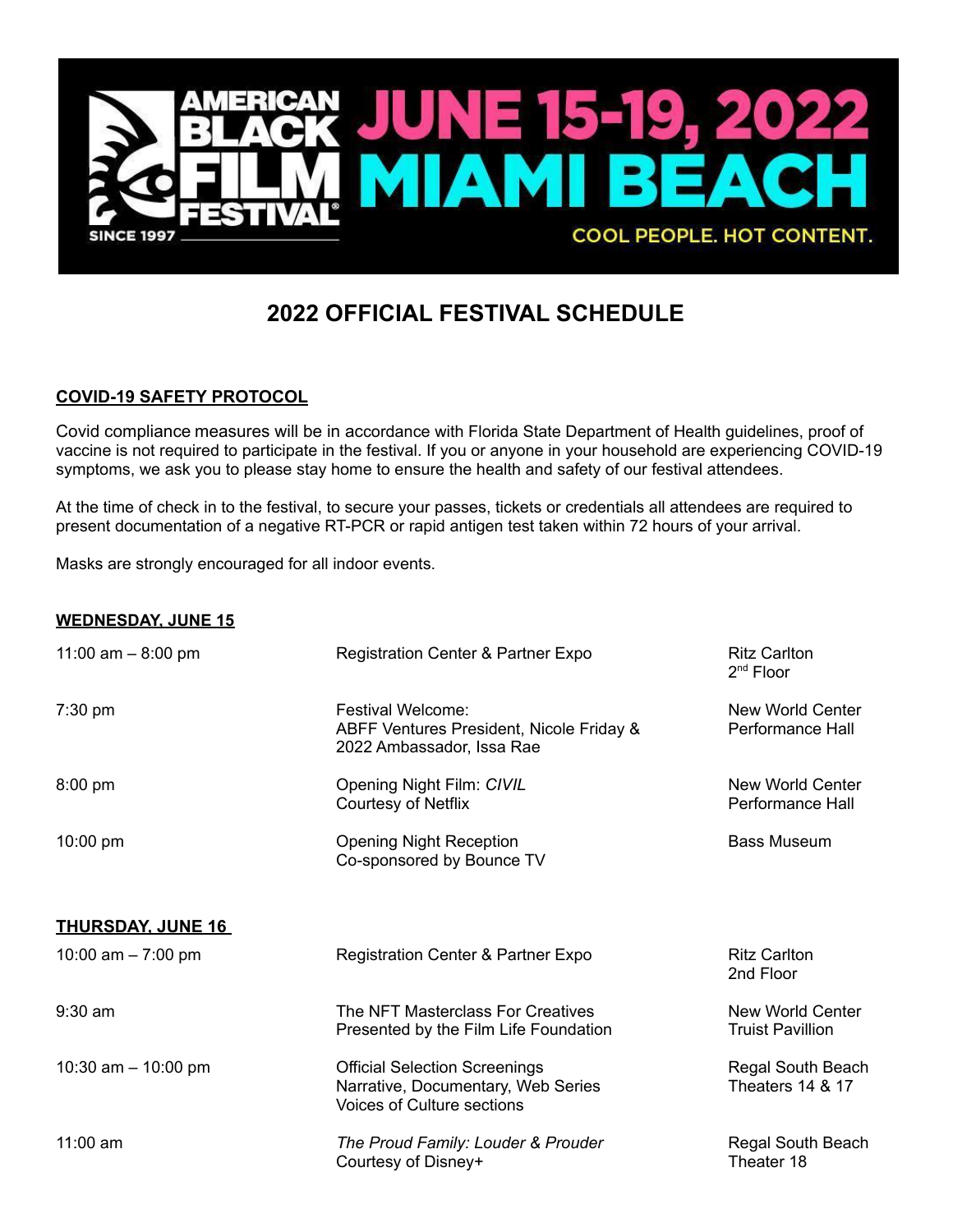| 12:00 noon             | Leading From Within<br>Presented by Prime Video                                                                     | New World Center<br><b>Truist Pavillion</b>        |
|------------------------|---------------------------------------------------------------------------------------------------------------------|----------------------------------------------------|
| $12:30 \text{ pm}$     | The Black Beauty Effect<br>Presented by The Black Experience on Xfinity                                             | New World Center<br>Performance Hall               |
| $2:00$ pm              | Aftershock<br>Courtesy of Onyx Collective                                                                           | Regal South Beach<br>Theater 18                    |
| $3:00$ pm              | Funding Your Story: The Nuts & Bolts<br>of Film Finance<br>Presented by the Motion Pictures Association             | <b>New World Center</b><br><b>Truist Pavillion</b> |
| $4:00 \text{ pm}$      | Bel-Air: Clips & Conversations<br>Presented by Comcast NBCUniversal                                                 | <b>New World Center</b><br>Performance Hall        |
| $4:55$ pm              | Bust Down In Laughter with NBCU's Comedy<br>Crew: Clips & Conversations<br><b>Presented by Comcast NBCUniversal</b> | New World Center<br>Performance Hall               |
| $6:00$ pm              | "Shoot Your Shot"<br>Presented by ALLBLK                                                                            | New World Center<br><b>Truist Pavillion</b>        |
| $6:00$ pm              | Down With the King<br><b>Courtesy of Sony Pictures Entertainment</b>                                                | Regal South Beach<br>Theater 18                    |
| 7:30 pm                | 25th Annual HBO Short Film Award Showcase<br>Presented by Warner Bros. Discovery & HBO                              | New World Center<br>Performance Hall               |
| <b>FRIDAY, JUNE 17</b> |                                                                                                                     |                                                    |
| 10:00 am $- 7:00$ pm   | <b>Registration Center &amp; Partner Expo</b>                                                                       | <b>Ritz Carlton</b><br>2nd Floor                   |
| $9:30$ am              | Masterclass: Legal Aspects<br>of Indie Filmmaking<br>Presented by Arrington & Phillips                              | <b>New World Center</b><br>Truist Pavillion        |
| 10:30 am $-$ 10:00 pm  | <b>Official Selection Screenings</b><br>Narrative, Documentary, Web Series<br><b>Voices of Culture sections</b>     | Regal South Beach<br>Theaters 14 & 17              |
| $10:00$ am             | Bounce TV's Pre-Event Champagne Reception                                                                           | <b>New World Center</b><br>Gehry Bar               |
| $11:00$ am             | Johnson: Clips & Conversations<br>Presented by Bounce TV                                                            | <b>New World Center</b><br>Performance Hall        |
| $11:55$ am             | Finding Happy: Clips & Conversation<br>Presented by Bounce TV                                                       | New World Center<br>Performance Hall               |
| 11:30 am               | BET HER Presents: Content for Change,<br>An Exclusive Preview of Upcoming Shorts<br>Courtesy of BET Networks        | Regal South Beach<br>Theater 18                    |
| 12:30 pm               | A Champion of Independent Black Film:<br>Celebrating the Legacy of Michelle Materre<br>Presented by Meta            | New World Center<br><b>Truist Pavillion</b>        |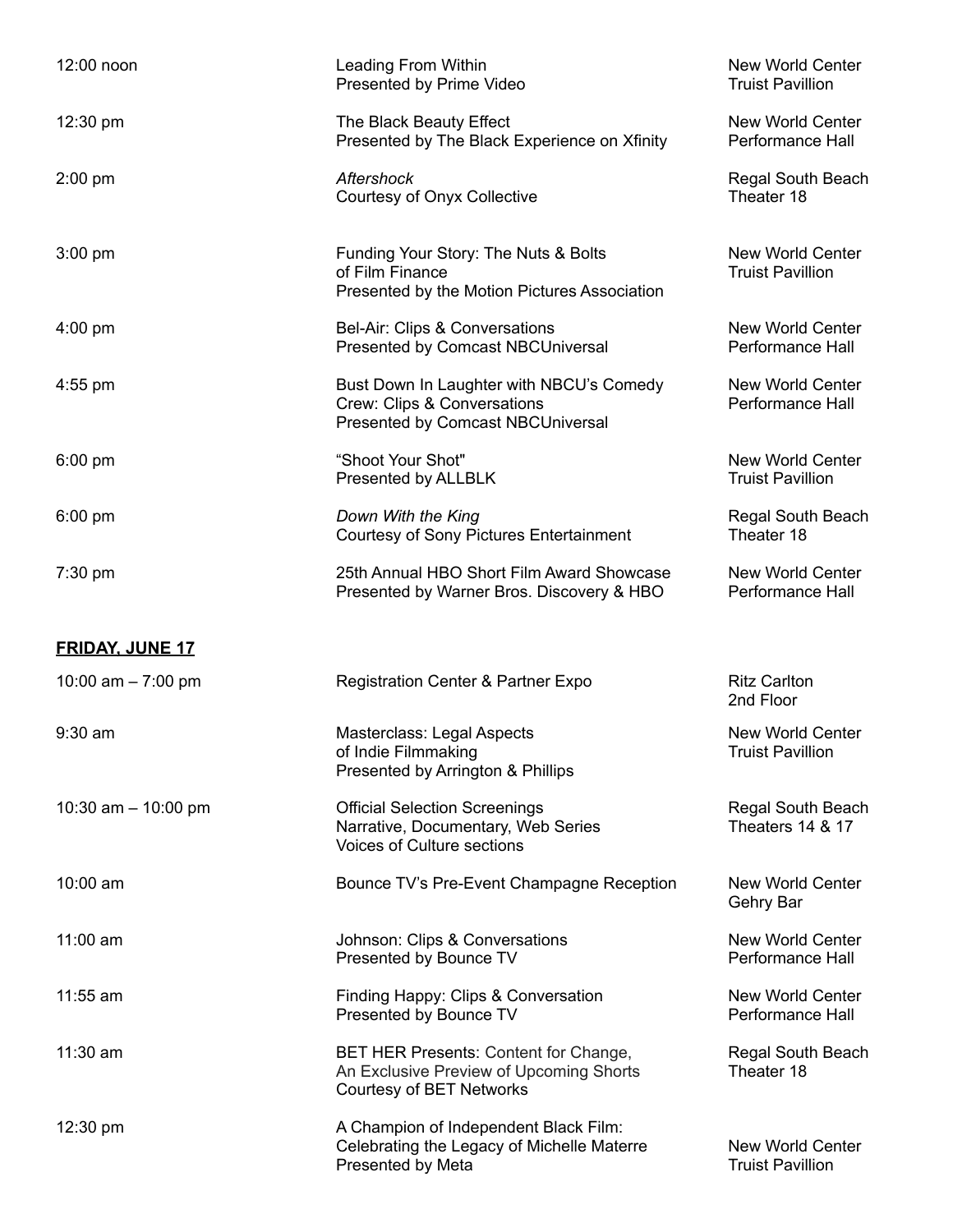| $2:15$ pm                | <b>Fierce Female Filmmakers of TriStar Pictures</b><br>Presented by Sony Pictures Entertainment                 | New World Center<br>Performance Hall               |
|--------------------------|-----------------------------------------------------------------------------------------------------------------|----------------------------------------------------|
| $2:30$ pm                | <b>Stranger Next Door</b><br>Courtesy of TV One                                                                 | Regal South Beach<br>Theater 18                    |
| $3:00$ pm                | Flipping the Script:<br>Defining Your Own Path to Success<br>Presented by Warner Bros. Discovery                | 1 Hotel<br>South Beach                             |
|                          | RSVP and proof of vaccination required<br>https://flippingthescript.splashthat.com/                             |                                                    |
| $4:00 \text{ pm}$        | "This Is Us": From Script to Screen<br>Presented by Comcast NBCUniversal                                        | New World Center<br><b>Truist Pavillion</b>        |
| 5:15 pm                  | Life of A Showrunner<br>Presented by UPS                                                                        | New World Center<br>Performance Hall               |
| $6:00$ pm                | Right to Offend: The Black Comedy Revolution<br>Courtesy of A&E Network                                         | Regal South Beach<br>Theater 18                    |
| 10:00 pm                 | <b>ABFF Comedy Wings Showcase</b><br>Presented by Warner Bros. Discovery and HBO                                | New World Center<br>Performance Hall               |
| <b>SATURDAY, JUNE 18</b> |                                                                                                                 |                                                    |
| 10:00 am $-$ 3:00 pm     | <b>Registration Center &amp; Partner Expo</b>                                                                   | <b>Ritz Carlton</b><br>2nd Floor                   |
| 10:00 am                 | Academy 365<br>Presented by the Academy of Motion<br><b>Picture Arts &amp; Sciences</b>                         | New World Center<br><b>Truist Pavillion</b>        |
| 10:30 am $-$ 10:00 pm    | <b>Official Selection Screenings</b><br>Narrative, Documentary, Web Series<br><b>Voices of Culture sections</b> | Regal South Beach<br>Theaters 14 & 17              |
| $11:00$ am               | "Best of the ABFF" Awards Presentation<br>Hosted by Dondre Whitfield                                            | <b>New World Center</b><br>Performance Hall        |
| 11:00 am                 | After Jackie<br>Courtesy of The History Channel and The<br>SpringHill Company                                   | Regal South Beach<br>Theater 18                    |
| $1:00$ pm                | Cocktails, Conversations & Financial Facts<br>With LisaRaye McCoy<br>Presented by Prudential Financial          | <b>New World Center</b><br><b>Truist Pavillion</b> |
| $2:00$ pm                | The Leading Man<br><b>Presented by Cadillac</b>                                                                 | <b>New World Center</b><br>Performance Hall        |
| $3:00$ pm                | A League of Their Own<br>Courtesy of Prime Video                                                                | Regal South Beach<br>Theater 18                    |
| $4:00$ pm                | <b>Critter Fixers: Clips &amp; Conversation</b><br>Presented by Disney+                                         | New World Center<br><b>Truist Pavillion</b>        |